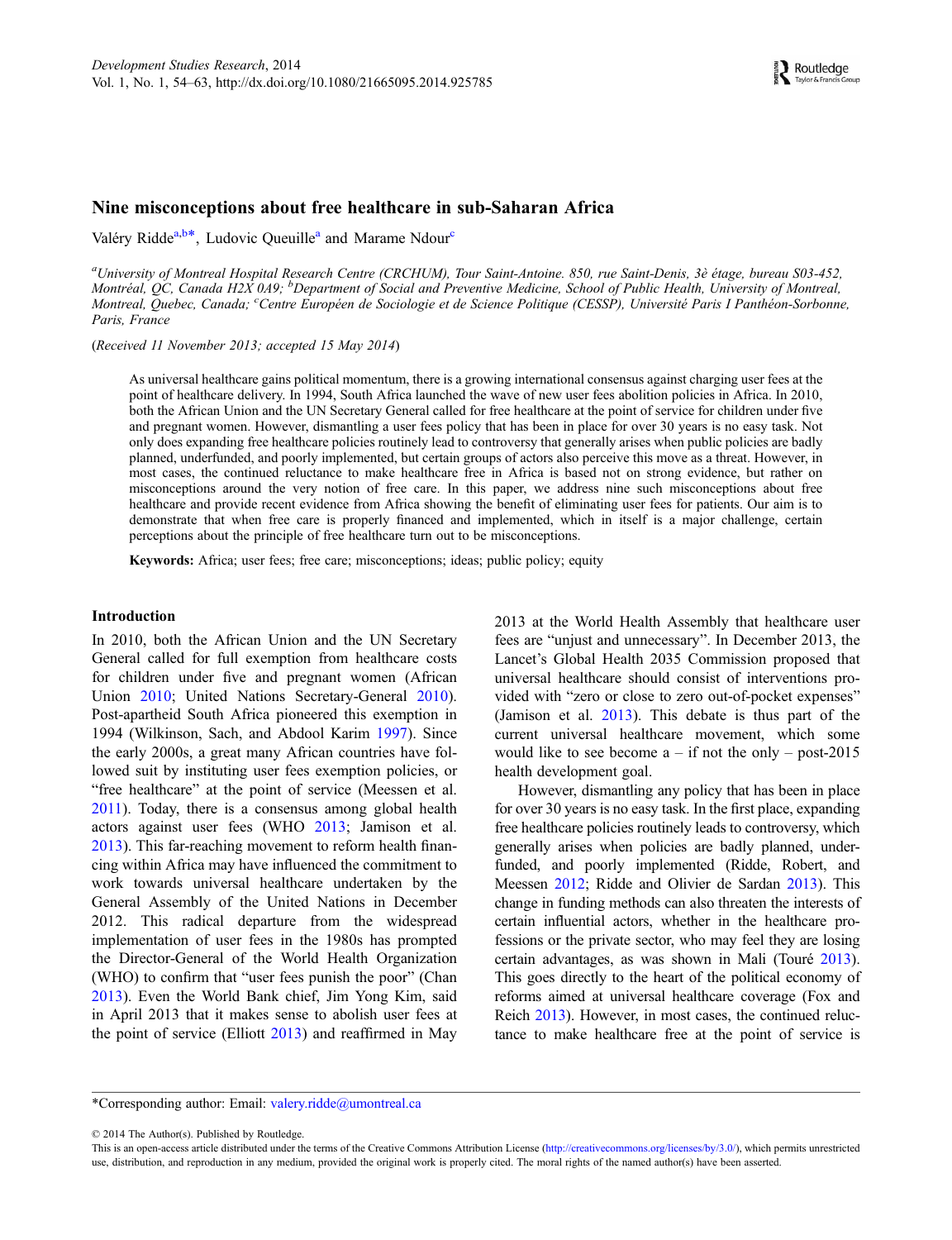based not so much on evidence, but rather on presuppositions, misconceptions, and particular ideologies around the very notion of free care. Many studies have demonstrated the role of ideas in defining public policies (Béland and Cox [2011](#page-7-0)). In September 2012, in a series of articles in the Lancet highlighting the importance of eliminating user fees, Jeffrey Sachs referred to those ideas as "lazy thinking" based on less-than rigorous reasoning (Sachs [2012\)](#page-8-0).

In this paper, we address nine misconceptions about free healthcare in Africa and provide recent evidence showing the benefit of eliminating user fees for patients. Our aim is to show that when free care is properly financed and implemented, certain perceptions about the principle of free healthcare turn out to be misconceptions. The data presented in this article are drawn from the most recent studies on the subject. They were selected for heuristic purposes, to show the congruence of evidence from several different countries while not glossing over the difficulties of implementing free care. We also present in Box 1 the specific example of one country, Burkina Faso, to illustrate more clearly the issues addressed in this article.

### Misconception #1: a financial contribution, however small, must be required

We often hear that nothing should be provided for free and that every healthcare service should charge a fee, even if only a "token" one. Yet extensive research shows that, however moderate the amount charged, it deters or strongly limits access to health services by people in general and the poor in particular (Lagarde and Palmer [2011](#page-8-0)). In Kenya, for example, 75% of children received treatment against parasites when it was provided for free, as against 19% when a "token" contribution of USD 0.30 was required. Other studies comparing the sales of "low-cost" health products (water disinfectants for USD 0.25 in Zambia, mosquito nets for USD 0.60 in Kenya) with free distribution show significant differences in the access to these products (Bates et al. [2012](#page-7-0)). In Mali, free malaria treatments provided by the State made it possible to provide care for an additional 30% of sick patients at a time of high malaria transmission, although consultation fees remained (USD 0.40 and USD 0.60) (Heinmueller and Ridde [2014\)](#page-7-0). In one district in Mali where consultation fees waived as an experiment and free malaria treatments were provided, three times as many patients were could be treated (Heinmüller et al. [2012\)](#page-7-0). In Burkina Faso, the national subsidy cutting the price of birth deliveries to 900 CFA francs (USD 1.75) in health centres increased their number by 40% to 120% depending on the district within only a year. However, when free healthcare was implemented in certain districts, it enabled many more women to give birth in a health centre (Haddad et al. [2013\)](#page-7-0).

Requiring any financial contribution, however small, restricts access to healthcare by the poor and the poorest. While there are other determinants of use (location,

quality of care, etc.), the literature unequivocally shows that the primary reason why patients do not use health services is that they cannot afford them.

## Misconception #2: free healthcare does not benefit those who need it most

It is widely assumed, including by public health experts (Victora et al. [2000\)](#page-9-0), that universal coverage policies such as free healthcare for all primarily benefit the most advantaged social groups.

In Burkina Faso, a study found that the national policy of subsidizing childbirth costs led to a decrease in expenses and an increase in the number of deliveries in maternity units for all women, including the poorest (De Allegri et al. [2012;](#page-7-0) Ridde et al. [2014](#page-8-0)). In two Burkina Faso districts piloting free healthcare for children under 5, it was proven that the subsidy benefited all children, rich and poor, whether mildly or seriously ill, and regardless of whether they lived near a health centre (Ridde, Haddad, and Heinmueller [2013](#page-8-0)). For instance, poor and seriously ill children living within 5 km of a health centre benefited twice as much from free healthcare as those who were less poor (Ridde, Haddad, and Heinmueller [2013](#page-8-0)). In Sierra Leone, three months into State-funded free care, 72% of poor children suspected of having pneumonia consulted a health professional, as compared with 63% of rich children (Statistics Sierra Leone and UNICEF [2011\)](#page-9-0). In Uganda, several studies have shown that the poor benefited fully from free healthcare (Deininger and Mpuga [2005;](#page-7-0) Nabyonga et al. [2005\)](#page-8-0), more so than others (Nabyonga Orem et al. [2011\)](#page-8-0). Most recently, a study based on data from 35 countries showed that the countries that were fastest in improving coverage for assisted childbirth for all women were also those that were most successful in reducing inequalities between the rich and the poor (Victora et al. [2012\)](#page-9-0).

To date, evidence shows that the most advantaged populations do not monopolize the benefits of free healthcare. The most disadvantaged profit from it just as much, and sometimes even more. Of course, free healthcare at the point of service alone cannot be expected to correct all the existing inequalities in health systems, but it does partly address them.

# Misconception #3: free healthcare takes away people's sense of responsibility and is not valued enough

Many people claim free healthcare would take away people's sense of responsibility by enabling them, for example, to abuse the use of health services. They also say it would encourage people not to value the services provided to them free of charge and/or to view them as substandard. Some economists call this a frivolous demand, but we do not know of any empirical studies on primary care in Africa that would support this hypothesis.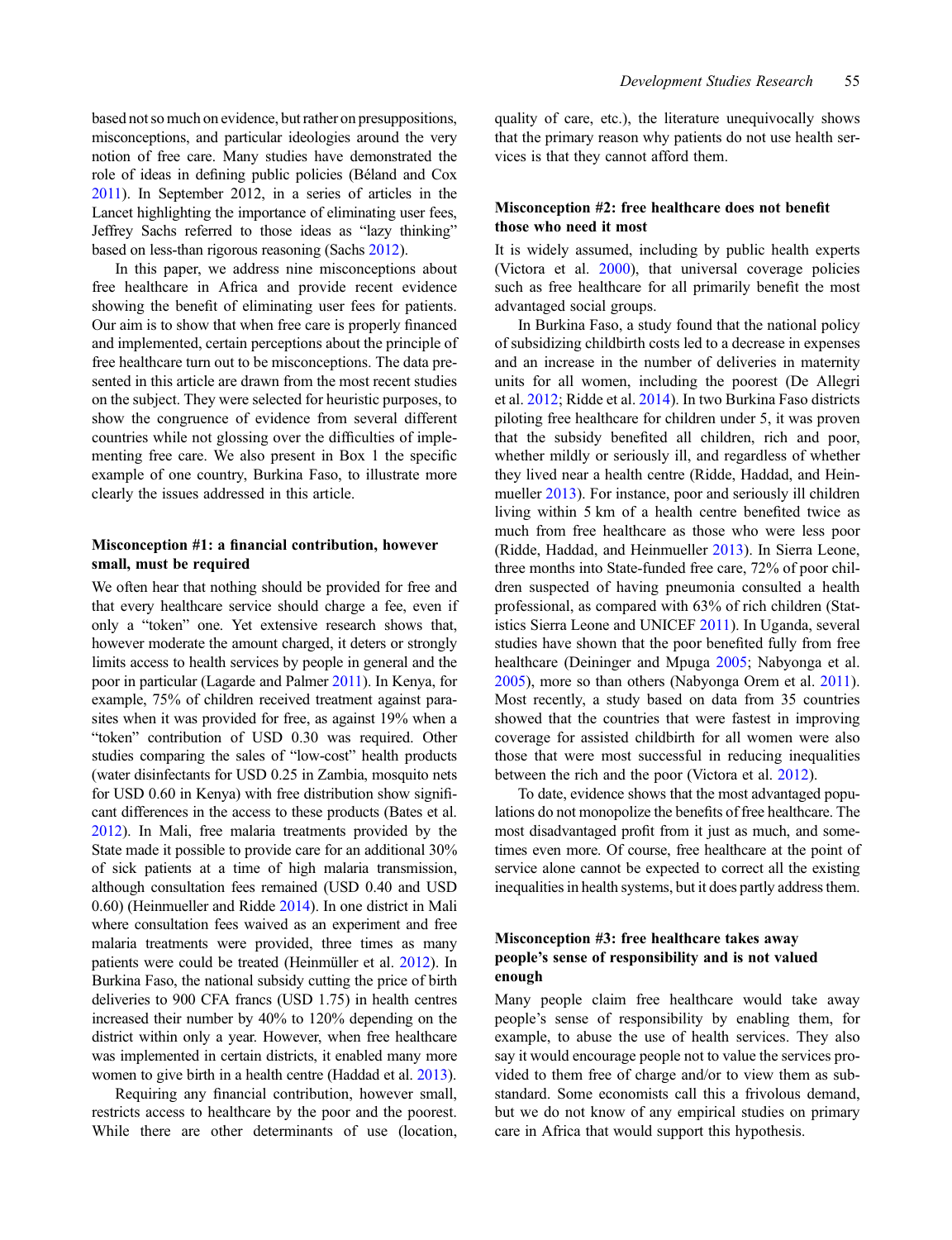# 56 V. Ridde et al.

# Box 1. History and impacts of user fees abolition in Burkina Faso

Burkina Faso is a West African country of 17 million inhabitants, 43.9% of whom live under the national poverty threshold (2009). It has been estimated that 100,000 children under five years and 2000 women die each year of causes that the healthcare system should be able to prevent. Healthcare system use is low. In 2006, only 54% of women gave birth in a maternity unit and only 38% of children with acute respiratory infections went to a health centre. In 2010, 99% of the country's population was not covered by any insurance plan (INSD, Measure DHS, and ICF Macro [2011\)](#page-7-0).

The healthcare system is pyramidal and organized into health districts. The first user fees and CR pilot projects started in 1989. The principle was extended nationally in 1992. User fees exemptions for the indigent were envisioned but never implemented. Decision-makers remained prudent, and sometimes inconsistent, on user fees exemption, even though all the public policies affirmed that equity of access was a core objective.

Aside from historical measures related to vertical programmes (e.g. tuberculosis, leprosy), the policy for free emergency obstetric services (2000) was not applied (Bicaba et al. [2003](#page-7-0)). In 2002 and 2003, the government eliminated fees for prenatal care and infant care, as well as for syringes, iron supplements, and chloroquine. In 2006 and 2007, it launched a policy of subsidizing 80% of the costs of deliveries and caesareans for all women and 100% of those costs for the indigent. In 2008, the Ministry of Health acquiesced to an experimental NGO-supported project that exempted children under five and pregnant women from user fees in four districts. In 2012, the President of the Republic abolished fees for antiretroviral treatments (ARVs) and promised to abolish fees for deliveries. As of 2014, the latter promise had not yet been fulfilled. New malaria treatments artemisinin-based cmbination terapy (ACTs) have been subsidized by the Global Fund (2010) but the State continues to require a small fee from all patients. In 2011, a third NGO implemented the same exemptions (for women and children) in a fifth district but stopped them in December 2013. In 2012, the national social protection policy adopted user fees exemptions for pregnant women and children under five, and reaffirmed them for the indigent (ministère de l'Action sociale et de la solidarité nationale [2012](#page-8-0)). In 2014, a project funded by the World Bank in 12 districts plans to exempt the indigent (20% of the population) from user fees following a community-based selection process.

Here are examples of evidence specific to this context regarding the nine misconceptions:

Misconception #1: A financial contribution, however small, must be required

The 80% subsidy for deliveries enabled more women to give birth in maternity units. However, the exemption organized in four districts since 2008 benefited even more women (Ridde, Queuille, Atchessi, et al. [2012](#page-8-0)). Indeed, requiring any financial contribution, however small, restricts access to healthcare. Fees for ACTs, for example, impede children's access to malaria treat-ment (Druetz et al. [2013;](#page-7-0) INSD, Measure DHS, and ICF Macro [2011](#page-7-0)).

Misconception #2: Free healthcare does not benefit those who need it most

The national subsidy for deliveries increased the use of maternity units and lessened healthcare costs for the poorest women, even if it did not reduce inequities (Ridde et al. [2014\)](#page-8-0).

Misconception #3: Free healthcare takes away people's sense of responsibility and is not valued enough

Families living more than 10 km away bring their children to health centres when care is free, even when they must pay for transportation and indirect costs (Ridde, Haddad, and Heinmueller [2013\)](#page-8-0).

Misconception #4: Free healthcare is substandard care

The quality of medical prescriptions has been maintained in the districts where children's care is now free, thanks to indispensable support measures (Atchessi, Ridde, and Haddad [2012](#page-7-0)). Free care did not have a negative impact on perceived quality of care, and women's perceptions remained very positive (Philibert et al. [2014](#page-8-0)).

Misconception #5: Free healthcare is impossible because it creates excessive workloads for health workers

The national human resources policy, the training of male midwives, and the recruitment policy's regionalization have made enough health workers available to deal with the increased demand generated by the exemption (Ly et al. [2013\)](#page-8-0).

Misconception #6: Free healthcare will bankrupt health centres

While reimbursements for the national subsidy for deliveries are sometimes delayed, they do cover the expenses and they are always paid. This creates no ill effects for health centres (Ridde et al. [2011](#page-8-0)).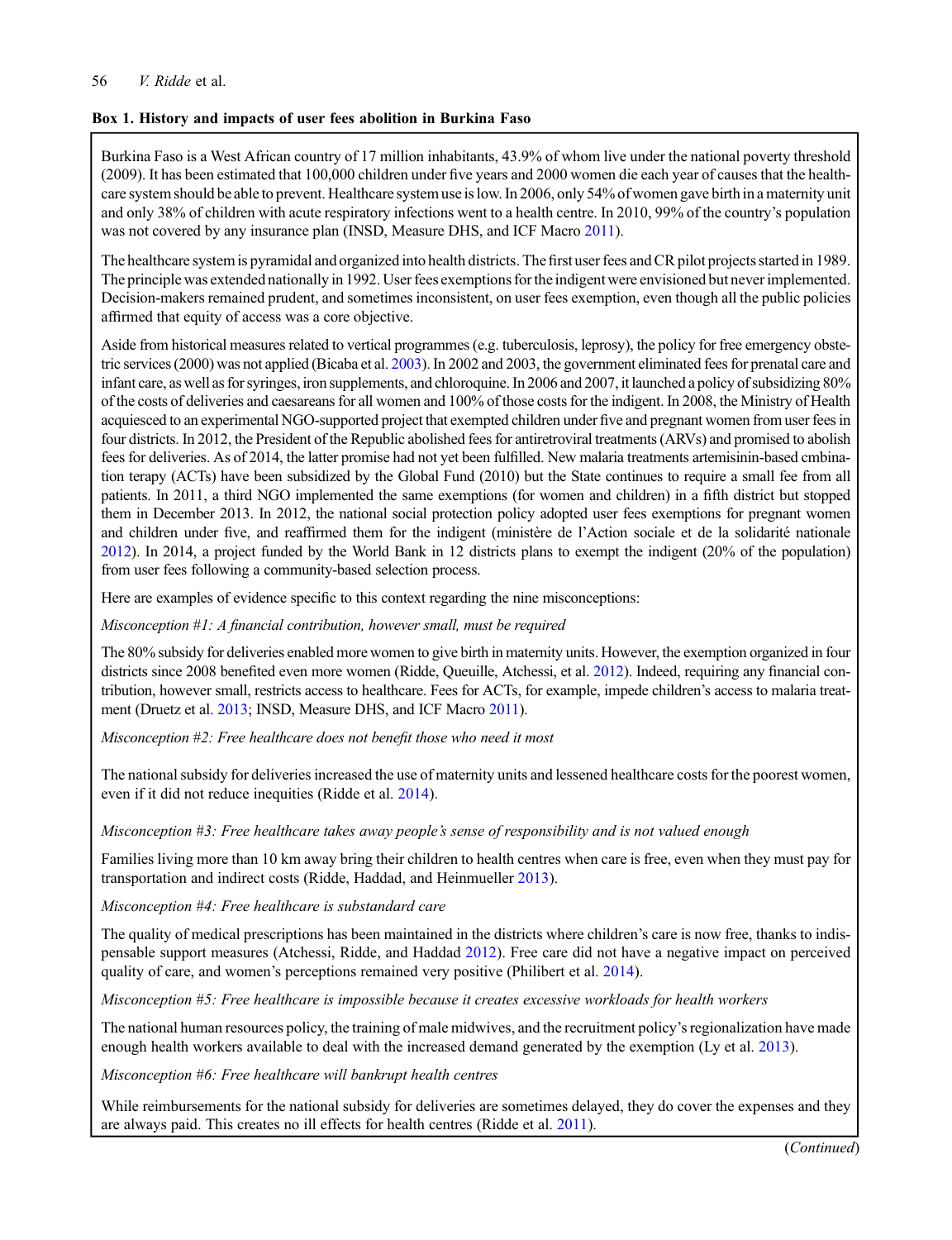#### Box 1. Continued

Misconception #7: Making deliveries free will lead to more births

There is no evidence to support the claim that free deliveries lead to more births. Since the delivery subsidy, fertility rates have been decreasing (INSD and ICF International [2012](#page-7-0)).

Misconception #8: African states are incapable of implementing free healthcare

With the potential to serve as a policy of transition towards free healthcare, the national subsidy for deliveries, even if not perfectly planned and implemented, is nevertheless very effective. In some districts without NGO aid, more than 90% of women give birth in a maternity unit (ministère de la santé [2012;](#page-8-0) Ridde et al. [2014\)](#page-8-0).

Misconception #9: African countries cannot afford free healthcare

The national subsidy for deliveries is financed entirely by the State for the period 2006–2015. The budget is sufficient, but its continuation is not assured (Ridde et al. [2011](#page-8-0)).

Studies on HIV treatments provided by the Senegalese State have shown that free care helped make patients more responsible about following their treatment, thereby making the fight against HIV much more effective (Laniece et al. [2003\)](#page-8-0). For the same reason, tuberculosis treatment is free in many countries (Ba et al. [2011](#page-7-0)). Experimental research has shown that paying or not paying for mosquito nets in Uganda and Kenya or for water disinfectant in Zambia in no way affects their levels of utilization by populations. People who pay for these products do not use them more than those who receive them for free (Bates et al. [2012\)](#page-7-0). Furthermore, free care allows more patients to be treated and cured, thereby enabling citizens to play an active part in managing their own health. The aim of making prenatal consultations (PNC) free in most African countries is also to establish links between pregnant women and midwives in order to encourage deliveries in maternity units. In Africa, women who have had three PNCs are nine times more likely to give birth in a health centre than are those who have had none (Guliani, Sepehri, and Serieux [2012](#page-7-0)). In Burkina Faso, in a region where a majority of the population is poor, a year after free care was introduced 80% of sick children used a health centre vs. 30% when care was not free. Even parents of sick children living more than 10 km away from health centres are flocking in to take advantage of free care (77% more than before) (Ridde, Haddad, and Heinmueller [2013\)](#page-8-0). On the other hand, in Rwanda, where community-based health insurance continues to charge a co-payment at health centres, only 33% of sick children visit health facilities (Lu et al. [2012](#page-8-0)).

Free healthcare makes people responsible by enabling them to play an active part in managing their own health.

#### Misconception #4: free healthcare is substandard care

Quality of care is a major issue for healthcare systems. Some people are concerned about the negative effects of free care

on care quality, caused in particular by the increase in the number of consultations for health workers, the excessive "freedom" given to prescribers, stock shortages of medical products, etc. We have not found any research establishing a direct and quantifiable link between free care and a lowering of the quality of care. However, some qualitative research does show, in Niger and Mali, that when free care policies are underfunded and poorly organized, they lead to a lessening of quality in terms of the availability of medications (Olivier de Sardan and Ridde [2012\)](#page-8-0). But this low quality very often predates free care policies, and the deterioration can be explained mostly by poor implementation, rather than by the principle of free care itself. On the contrary, the principle of user fees does not necessarily improve the availability of medications. In Burkina Faso, for example, people must pay for antimalarial medications distributed by community health workers (CHW), unlike in Mali, where they are free of charge. However, in both places, the same implementation and logistical problems arise that make the availability of these products very challenging. In fact, in two rural districts in Burkina Faso, less than 10% of children consult a CHW for malaria treatment (Druetz et al. [2013](#page-7-0)). The quality of implementation of these policies is therefore central to achieving their intended objectives.

Two studies were carried out in Burkina Faso on quality of care in a situation where free care was well implemented and where use of the services greatly increased. The first study showed that the average durations of medical acts by healthcare workers in a district where care was free were not shorter than those in a neighbouring district where people still had to pay (Ly et al. [2013](#page-8-0)). The second study showed that medical prescriptions for care to children under five remained, with the introduction of free care, very close to WHO and State standards (Atchessi, Ridde,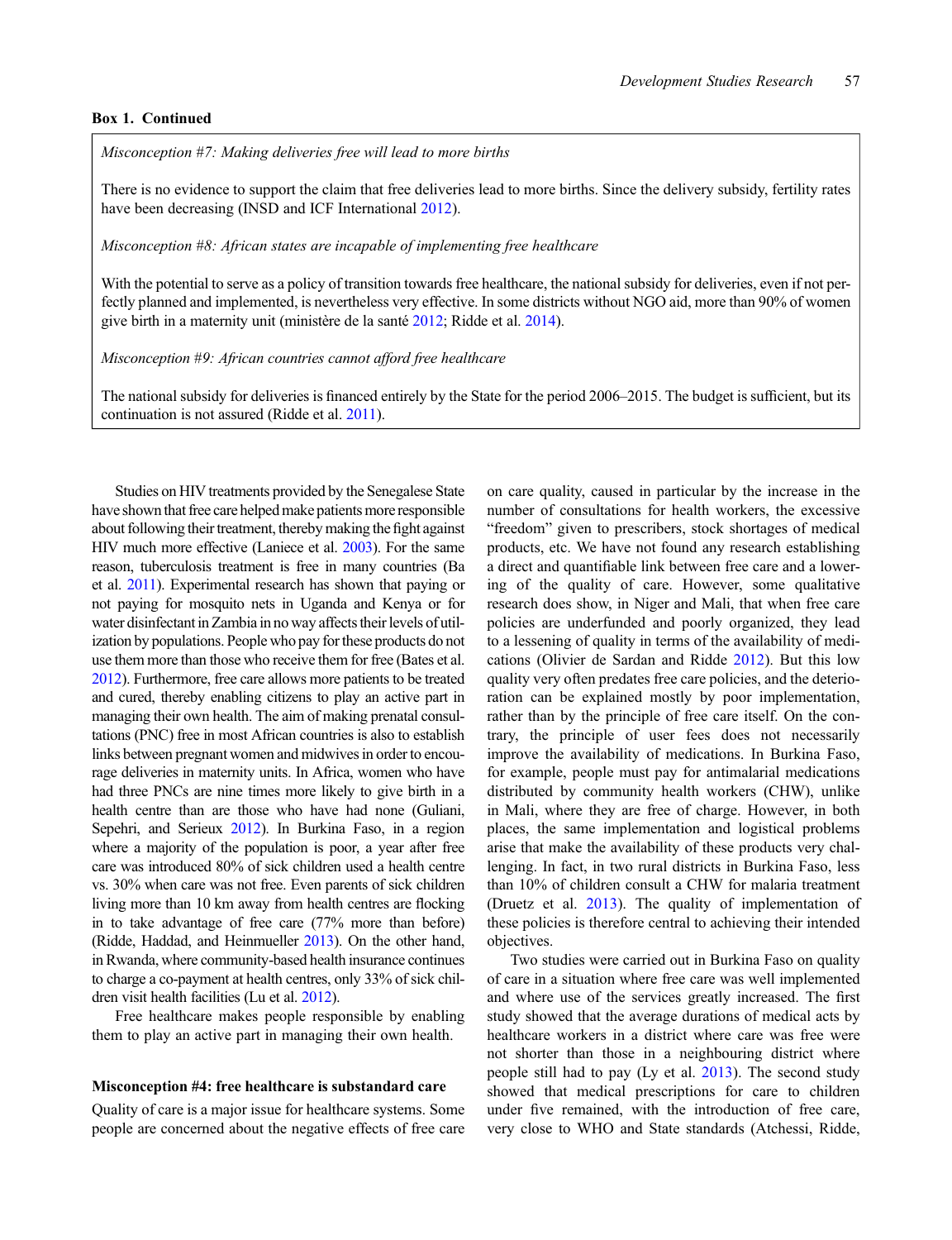and Haddad [2012](#page-7-0)). The importance of accompanying measures and of the supervision of free care mentioned in that study was confirmed by research conducted in Senegal, where the free distribution of antimalarial treatments by CHWs posed serious problems when no other measures were taken (Faye [2012\)](#page-7-0).

Quality of care is a very complex concept. In the documented cases, the parameters studied do not demonstrate any deterioration in quality of care where free care is well financed and implemented. They do show the importance of accompanying measures when free care is introduced.

# Misconception #5: free healthcare is impossible because it creates excessive workloads for health workers

People expected that free healthcare would generate too high a demand for health services, which would create excessive workloads for health workers.

There is no denying that the substantial increase in patients' use of services brought about by free healthcare adds to workloads in health centres. This, in fact, should be cause for celebration, as increased use is the primary outcome sought by this type of strategy. After all, in countries with very high mortality rates, increasing individuals' contacts with health services is desirable. In Niger, for example, only 18% of births were assisted by qualified personnel in the period 2005–2011 (WHO [2011](#page-9-0)). With regard to the issue of health workers' pressure, there have been very few studies producing objective information on the workload question. Health workers do, in fact, complain about this increase, which is real, and which they describe as "work overload" in several countries like in Mali (Touré [2013\)](#page-9-0). However, health workers' reports of their average time spent providing free services in Burkina Faso and Niger systematically exceed the time measured by researchers (Ly et al. [2013](#page-8-0)). In Niger, with only 1.4 nurse and midwife for every 10,000 inhabitants (WHO [2011](#page-9-0)), there was a limited number of health workers to cope with the increased attendance generated by free care when funded by a non-governmental organization (NGO). However, in a district where free care was organized only by the State, with many problems and therefore lower use, the number of health workers was sufficient (Ly et al. [2013\)](#page-8-0). In Burkina Faso, the State has invested in more health human resources: there are 7.3 nurses and midwives for every 10,000 inhabitants (WHO  $2011$ ), i.e. five times as many as in Niger. Thus, in 2010, there were enough health workers to accommodate the demand, both in a district where fees were charged and where services were therefore less often used, and in a district where care for children under five and for pregnant and nursing women was free (Ly et al. [2013](#page-8-0)).

Most often with user fees demand is low and health human resources are underused. Therefore, the increased

use of health centres – and subsequently of human resources, infrastructure and equipment – generated by free healthcare makes the system much more efficient by using those resources more effectively. As previously highlighted, the removal of user fees does need to be accompanied by supporting measures to enable the health system, and in particular health workers, to cope with the increase in demand.

# Misconception #6: free healthcare will bankrupt health centres

Health officials regularly contrast the principle of free healthcare with the major advantages of the Bamako Initiative, a health systems reform undertaken in the late 1980s mostly in West Africa (UNICEF [1995\)](#page-9-0). Two of that reform's strategic pillars were the implementation of a cost recovery (CR) system based on point-of-service user fees and community involvement in managing health centres and the newly generated funds. The revenues generated by CR were intended to renew stocks of essential generic drugs and cover certain operating costs. CR also generated revenues that should normally have been used to improve healthcare quality and access, but which instead were most often simply hoarded (Kafando and Ridde [2010](#page-8-0)). Community involvement took the form of local health centre man-agement committees (Foley [2010](#page-7-0)). Thus, free care is criticized as going against the CR system and as putting health centre management committees at risk of bankruptcy.

From a theoretical perspective, the assumption that free care does not comply with the CR system shows a poor understanding of the principle of free care at the point of service. Of course, "free" healthcare does not mean nobody pays. It just means the service provided is not paid for by patients at the point of service, but rather by a third party whose resources come from various sources. For this funding system to be efficient and equitable, private funding through fees must be replaced by a publicly financed system, as suggested for universal healthcare by both WHO and the Lancet Commission (WHO [2010;](#page-9-0) Jamison et al. [2013](#page-8-0)). Therefore, free care is compatible with the CR system thanks to third-party payment. Obviously, if such a policy is underfunded and/or the third party fails to pay, CR ceases to function, with disastrous effects on the financial situation of management committees. But this would be true, whatever the funding mechanism. This is, in fact, the situation in Senegal and Niger (Ridde, Queuille, Kafando, et al. [2012](#page-8-0)), but a principle cannot be assessed based on examples that failed to meet the most basic prerequisites. In Mali, a study has demonstrated that the national policy of free malaria treatment has had no negative effect on community finances (Kafando and Ridde, [Forthcoming\)](#page-8-0). Health centres' financial assets remain substantial, averaging over USD 3850. In Burkina Faso, while reimbursement based on the national subsidy is not flawless,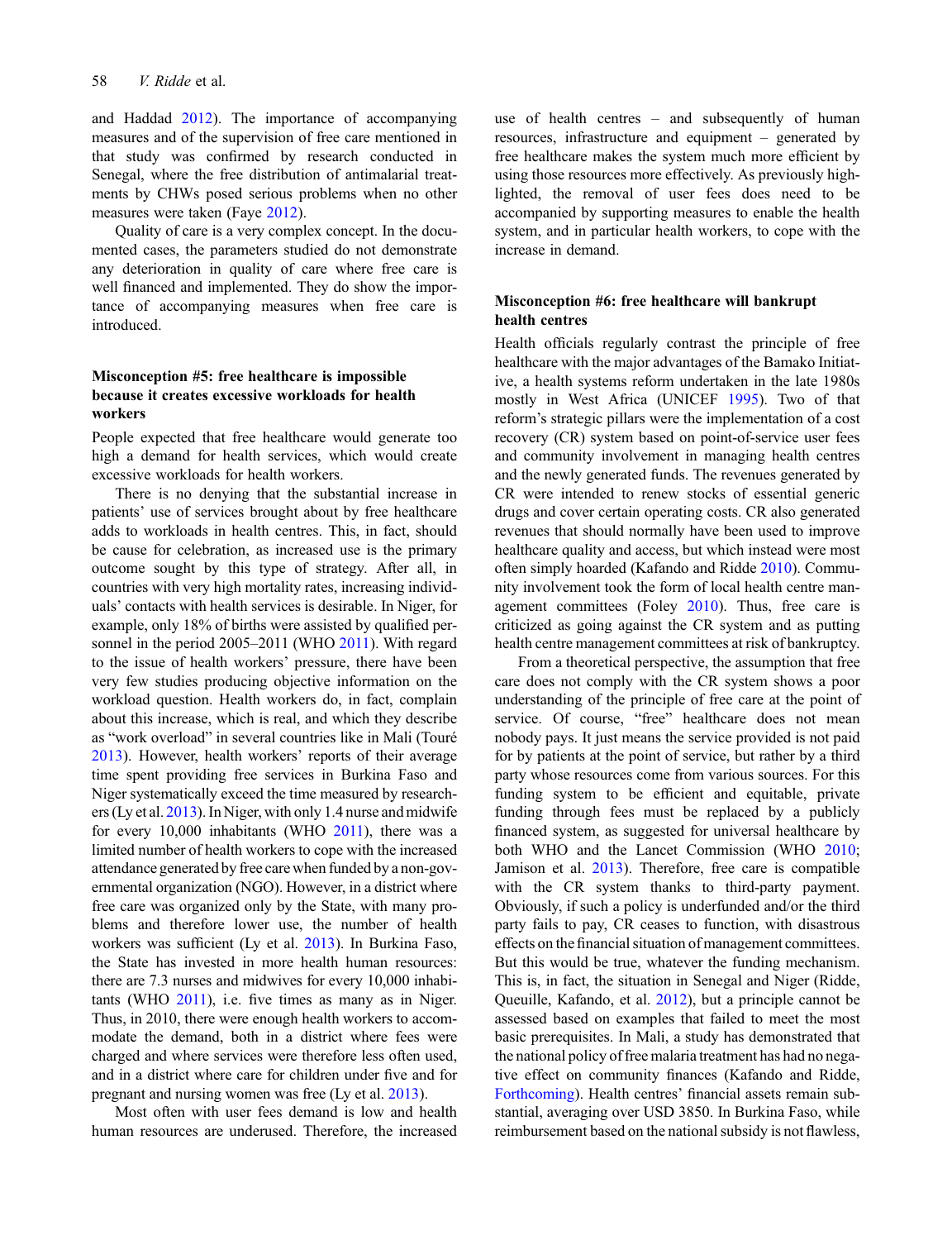it certainly has not made health facilities bankrupt. Health facilities receive the required payments, sometimes late, but in sufficient amounts (Ridde et al. [2011](#page-8-0)). Furthermore, numerous studies in Africa have shown that CR covers only a very small portion of health centres' operating needs (Nolan and Turbat [1995](#page-8-0); Gilson [1997\)](#page-7-0).

Free healthcare helps health centres expand their financial capacities, provided it is sufficiently funded and properly implemented.

### Misconception #7: making deliveries free will lead to more births

Some people maintain that free deliveries will encourage more births and, as such, that this measure runs counter to the promotion of family planning. There is no evidence to support this notion, whereas a vast body of knowledge has shown quite the reverse.

In Africa, deliveries are most expensive in urban areas, where birth rates are also the lowest. In Mali and Burkina Faso, women living in rural environments have an average of 7.2 and 6.7 children, respectively, whereas those in the capital have only 4.8 and 3.4 (CPS/DNSI and Macro International Inc. [2007;](#page-7-0) INSD and ICF International [2012](#page-7-0)). In Burkina Faso, Ghana, Senegal, and other countries, the downward trend in fertility continued even when deliveries were heavily subsidized or made free over the 2005–2010 period. Furthermore, it has long been known that education is one of the most important factors influencing fertility, and that poverty slows down any decline in fertility (Schoumaker [2004](#page-8-0)). Childbirth expenditures, and especially for caesareans, can plunge the least well-off households into extreme poverty (Xu et al. [2007\)](#page-9-0). We have already mentioned the lowering of health expenditures for the poorest thanks to the national subsidy of deliveries in Burkina Faso (Ridde, Kouanda, et al. [2012\)](#page-8-0). Seven of the 11 articles identified in a systematic review studying the impact of eliminating user fees for deliveries on the use of healthcare facilities surveyed between 1999 and 2011 demonstrated a positive impact (Dzakpasu, Powell-Jackson, and Campbell [2013](#page-7-0)). The "safe motherhood" concept is aimed at saving women's lives through assisted deliveries by qualified personnel that facilitate the detection of complications, which occur in 15% of childbirths, and rapid referral to hospital for treatment. Charging user fees for deliveries encourages home births, thereby limiting access to care that should be available to all pregnant women.

Free healthcare increases the number of assisted deliveries by qualified personnel (who must be trained and made available by the States) and ultimately has the potential to save lives. Free deliveries and family planning are complementary. Both deal with reproductive health, respond to health needs, are aimed at reducing poverty, and promote the enforcement of sexual and reproductive rights. It is urgent that these actions be undertaken to improve women's health and advance universal healthcare (Quick, Jay, and Langer [2014](#page-8-0)).

#### Misconception #8: African states are incapable of implementing free healthcare

Many people question the capacity of African states to implement free healthcare policies. Indeed, several countries are encountering serious difficulties in organizing these policies (Ridde, Robert, and Meessen [2012\)](#page-8-0). But when these policies do not work well, it is primarily because they are poorly planned and/or underfunded. The States' capacities in this regard should not be called into question based on a few bad examples, as several African states have achieved encouraging results.

The efficiency of the policy promoting healthcare access for the poorest in Uganda, at least at the beginning, demonstrated that States are in a position to implement such policies successfully (Nabyonga Orem et al. [2011\)](#page-8-0). The Malian government has made both malaria treatment and caesareans free. Although implementation is not flawless, these public policies effectively help to increase health centre attendance (Heinmüller et al. [2012\)](#page-7-0). A thorough statistical study conducted in 98 health centres across four Malian districts with no NGO involvement revealed that four years after the introduction of the national policy of free malaria treatment, the use of health services went up by 30% during the period of high malaria transmission (Heinmueller and Ridde [2014\)](#page-7-0). Again in Mali, four years after the introduction of the free caesarean policy, the rate of caesareans performed on women living in towns with district hospitals was 5%, which bodes well for maternal mortality reduction (Fournier et al. [2012](#page-7-0)). The free caesareans policy also substantially diminished the joint likelihood of mother and newborn death, which dropped from 4.6% before its introduction to 2.4% after (Fournier et al. [2012\)](#page-7-0). In Burkina Faso, the national subsidy for deliveries has been very effective, including for the poorest women (De Allegri et al. [2012](#page-7-0); Ridde, Kouanda, et al. [2012;](#page-8-0) Ridde et al. [2014\)](#page-8-0), and there may be a move towards totally free deliveries. In Senegal, free antiretroviral treatments made it possible to care for a greater number of patients while maintaining their immunological status and stabilizing costs (Taverne et al. [2012](#page-9-0)).

There are many examples to show that, given sufficient political will and proper adherence to the various stages of planning and financing, African states are in a position to implement effective free healthcare policies.

# Misconception #9: African countries cannot afford free healthcare

There is a cost to free healthcare for the State and its partners. Just like any other public policy, it needs funding.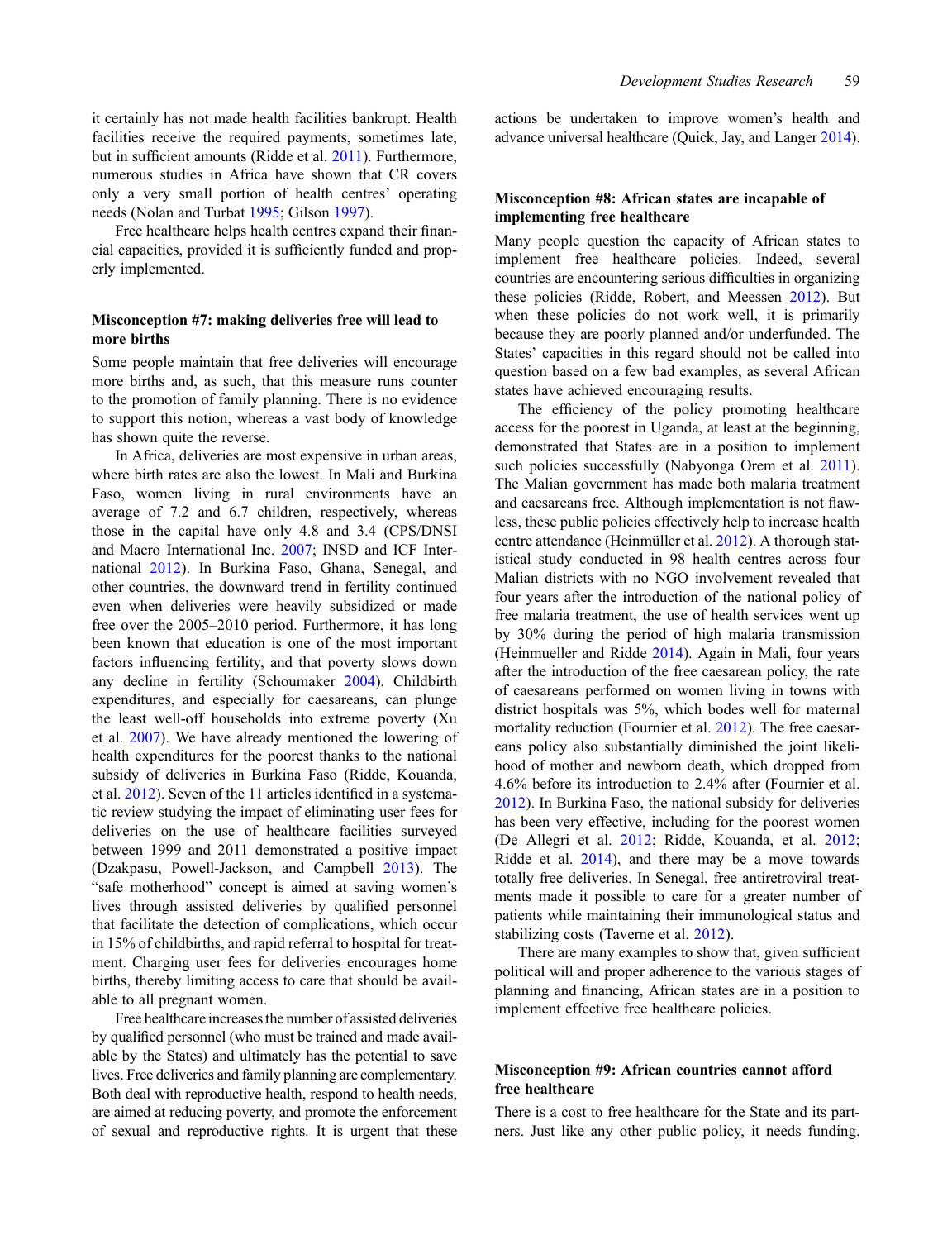However, many people think African states are in no position to finance free healthcare.

In most cases, though, free healthcare for children or pregnant women in Africa is funded by the State, with external partners playing a very limited role (Burkina Faso, Ghana, Senegal, Uganda, etc.) (Meessen et al. [2011](#page-8-0)). A study showed that health funding by public rather than private entities benefits the poor more than the rich in Ghana, Tanzania, and South Africa (Mills et al. [2012\)](#page-8-0). We also know that community-based health insurance plans, being voluntary, are not the solution for achieving universal healthcare coverage (WHO [2013\)](#page-9-0). However, nearly all African states still do not ascribe enough importance to the health sector. The goal of devoting 15% of the State's budget to this sector (Abuja Declaration of 2001) is rarely attained (3.3% in Chad, 8.1% in Burundi, 9.2% in Benin, etc.) (WHO [2011](#page-9-0), [2010](#page-9-0)). Yet national resources are often available (innovative financing) and health systems could be more efficient (WHO [2010;](#page-9-0) Marchall and Flessa [2011](#page-8-0)). Moreover, certain national resources normally allocated to the poor are sometimes not used or misused. In Niger, where user fees for children under five years and caesareans were eliminated in 2005–2006, the additional four billion F CFA (\$8 million) allocated by the government in 2008 to finance all the needs (8 billion FCFA, \$16 million) was not fully used by the Ministry of Health. Thus, the Council of Ministers decided to repatriate the funds and instead to build regional centres for maternal and child services (Ousseini [2014](#page-8-0)). A study by the International Monetary Fund showed that 120 billion CFA francs (USD 240 million) released by the Burkina Faso government during the 2008 crisis to help the poorest actually benefited the wealthy (Arze del Granado and Adenauer [2011](#page-7-0)). If we compare this 120 billion CFA francs against the annual budget of two billion CFA francs (USD four million) allocated to the national subsidy for deliveries, whose benefits are not appropriated by the richest (Ridde, Kouanda, et al. [2012](#page-8-0); Ridde et al. [2014\)](#page-8-0), we see it is a question of setting priorities and using resources wisely. Over the past few years, Ghana has had the political intent to increase its VAT (still progressive (Mills et al. [2012](#page-8-0))) to fund twothirds of its national health insurance (Seddoh and Akor [2012](#page-8-0)). Meanwhile, Niger and Gabon each spent two billion CFA francs to help their football teams make it to the Africa Cup of Nations. Finally, there are resources available at the international level. Donor countries just need to honour their commitment to allocate 0.7% of their gross national product to official development assistance (OECD [2011](#page-8-0)) and to write off Africa's external debt by promoting investments in the social sector in African countries.

In most cases, free healthcare policies for children and pregnant women already in place in Africa are funded by national budgets, of which the share devoted to health remains woefully insufficient. National and international resources are available to finance free healthcare policies,

provided African governments and their partners give them the required priority.

Box 1 presents, in the form of a case study, one example of these various points, placing them in the socio-historical and political context of Burkina Faso. This example illustrates, within the context of one country, what we have shared in this article regarding many other countries in Africa.

#### Conclusion

Far from being a panacea for universal health coverage, free healthcare makes access to health services not only a right, but a reality, and makes it possible to save lives, as shown by historical experiences such as that of Thailand (Gruber, Hendren, and Townsend [2014\)](#page-7-0). In Niger, the free healthcare policy, along with widespread distribution of insecticide-treated bednets and nutritional interventions, helped save 59,000 more lives of children under five in 2009 than were saved in 1998 (Amouzou et al. [2012](#page-7-0)). In Ghana, an evaluation suggests that the free maternal health care initiative saved more than 3000 maternal lives from 2008 to 2011 (HERA and HPG [2013\)](#page-7-0). In Burkina Faso, if free healthcare were to be implemented nationwide with the same effectiveness as was achieved in two pilot districts, in just one year it would reduce under five mortality by  $16\%$  (95% CI:  $4-26\%$ ), saving an anticipated 14,000–19,000 children's lives annually (Johri et al., [Forthcoming\)](#page-8-0).

Free healthcare will not solve all the problems facing populations and health systems, yet because it often serves to uncover malfunctions, it affords a real opportunity for health system improvement. It is time for actors in the health system to consider the numerous studies showing, to date, that there is no strong evidence to support most of the commonly expressed ideas opposing the principle of free healthcare. More often than not, these misconceptions arise in contexts where free care is poorly implemented, underfunded, or not given sufficient political priority (Ridde, Robert, and Meessen [2012;](#page-8-0) Ridde and Olivier de Sardan [2013\)](#page-8-0).

Rather than opposing this principle, the aim should be to strive for its effective implementation when the African government decide to abolish user fees. Indeed, whenever free healthcare at the point of service has been properly planned, sufficiently funded, and implemented with targeted support measures, it has proven to be very efficacious and equitable.

#### Acknowledgments

V. Ridde is a Canadian Institutes of Health Research (CIHR) New Investigator. Thanks to Donna Riley for translation and editing support and to Nouria Brikci and Bernard Taverne for their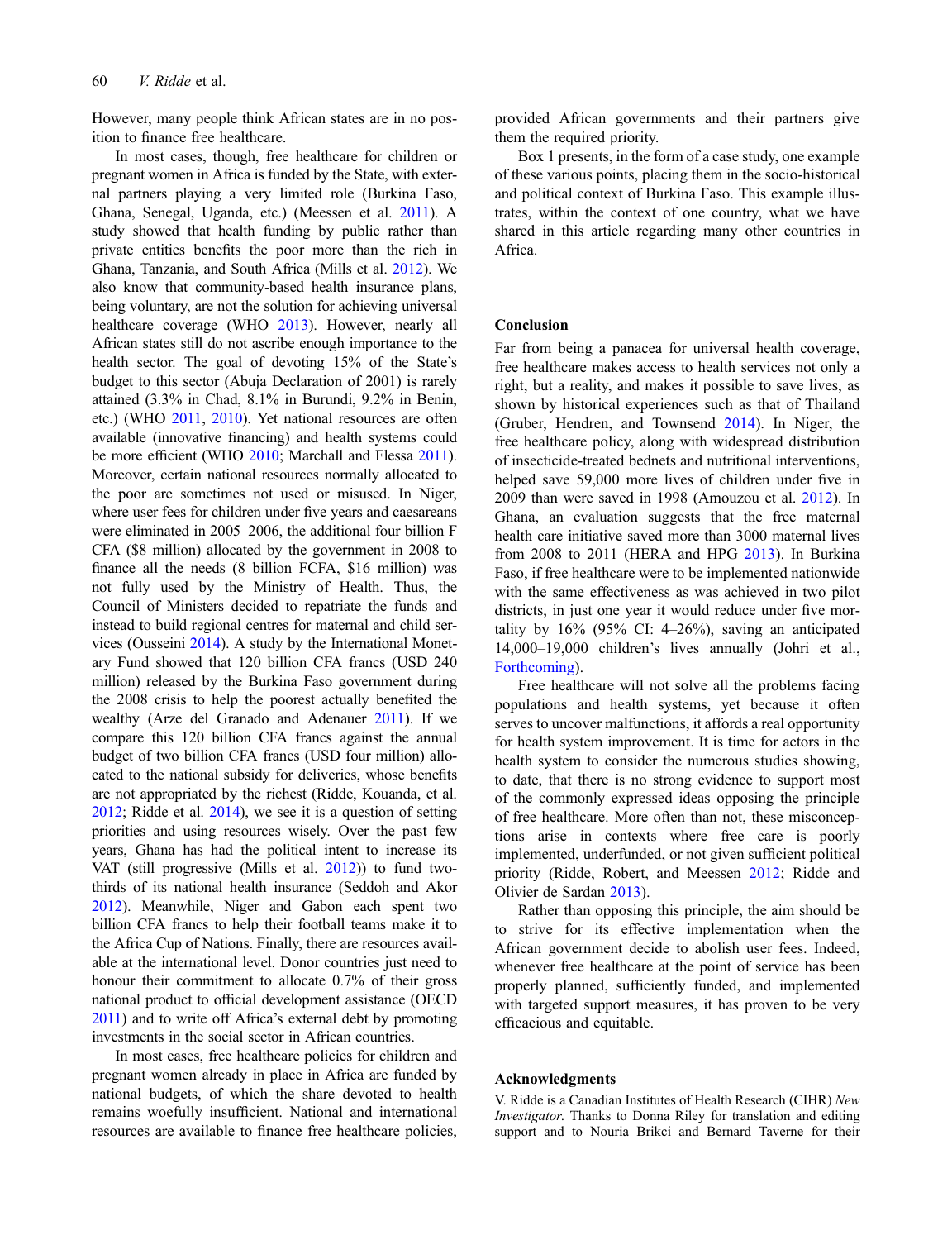<span id="page-7-0"></span>feedback on an earlier version of this text. The study was made possible by funding from NGO OXFAM France in partnership with the German NGO HELP and CIHR programmatic grant (ROH-115213).

#### References

- African Union. 2010. "Decisions, Declarations, Resolutions." Assembly of the African Union. Fifteenth Ordinary Session, Kampala, Uganda, July 25–27. Accessed May 16, 2013. [http://www.au.int/en/sites/default/](http://www.au.int/en/sites/default/files/ASSEMBLY_EN_25_27_July_2010_BCP_ASSEMBLY_OF_THE_AFRICAN_UNION_Fifteenth_Ordinary_Session.pdf)files/ASSEMBLY\_EN\_25\_ [27\\_July\\_2010\\_BCP\\_ASSEMBLY\\_OF\\_THE\\_AFRICAN\\_UN](http://www.au.int/en/sites/default/files/ASSEMBLY_EN_25_27_July_2010_BCP_ASSEMBLY_OF_THE_AFRICAN_UNION_Fifteenth_Ordinary_Session.pdf) [ION\\_Fifteenth\\_Ordinary\\_Session.pdf](http://www.au.int/en/sites/default/files/ASSEMBLY_EN_25_27_July_2010_BCP_ASSEMBLY_OF_THE_AFRICAN_UNION_Fifteenth_Ordinary_Session.pdf)
- Amouzou, A., O. Habi, K. Bensaïd, and Niger Countdown Case Study Working Group. 2012. "Reduction in Child Mortality in Niger: A Countdown to 2015 Country Case Study." The Lancet 380 (9848): 1169–1178.
- Arze del Granado, J., and I. Adenauer. 2011. "Burkina Faso Policies to Project the Poor from the Impact of Food and Energy Price Increases." In IMF Working Paper. WP/11/ 202. Washington, DC: International Monetary Fund.
- Atchessi, N., V. Ridde, and S. Haddad. 2012. "Combining User Fees Exemption with Training and Supervision Helps to Maintain the Quality of Drug Prescriptions in Burkina Faso." Health Policy & Planning 28 (6): 606–15. [doi:10.](http://dx.doi.org/10.1093/heapol/czs100) [1093/heapol/czs100](http://dx.doi.org/10.1093/heapol/czs100)
- Ba, M., F. Hane, M. Ndao, J. Mballa, I. Alioum, and J.-B. Nzogue. 2011. "Effets de la gratuité et représentations autour des "maladies sociales"." In Sida et tuberculose: la double peine? edited by L. Vidal and C. Kuaban, 159–181. Belgique: Academia Bruylant.
- Bates, M. A., R. Glennerster, K. Gumede, and E. Duflo. 2012. "The Price is Wrong." Field Actions Science Reports [Online], Special Issue 4|2012, Online since June 12, 2012, connection on January 23, 2013. [http://factsreports.revues.](http://factsreports.revues.org/1554) [org/1554](http://factsreports.revues.org/1554)
- Béland, D., and R. H. Cox. 2011. Ideas and Politics in Social Science Research. New York: Oxford University Press.
- Bicaba, A., J. Ouedraogo, S. Ki, and B. Zida. 2003. Accès aux urgences chirurgicales et équité. Ouagadougou: ABSP, CRDI, UdM.
- Chan, M. 2013. Ministerial Meeting on Universal Health Coverage. Opening Remarks at a WHO/World Bank Ministerial-level Meeting on Universal Health Coverage. Geneva: World Health Organization. Accessed May 16, 2013. [http://www.who.int/dg/speeches/2013/universal\\_](http://www.who.int/dg/speeches/2013/universal_health_coverage/en/) [health\\_coverage/en/](http://www.who.int/dg/speeches/2013/universal_health_coverage/en/)
- CPS/DNSI, and Macro International Inc. 2007. Demographic and Health Survey of Mali 2006. Calverton, MA: Planning and Statistics Unit of the Health Ministry (CPS/MS), Statistics and Informatics National Directorate of the Ministry of Economy, Industry and Commerce (DNSI/MEIC) and Macro International Inc.
- De Allegri, M., V. Ridde, V. R. Louis, M. Sarker, J. Tiéndrebeogo, M. Yé, O. Müller, and A. Jahn. 2012. "The Impact of Targeted Subsidies for Facility-based Delivery on Access to Care and Equity – Evidence from a Population-based Study in Rural Burkina Faso." Journal of Public Health Policy 33 (4): 439–453.
- Deininger, K., and P. Mpuga. 2005. "Economic and Welfare Impact of the Abolition of Health User Fees: Evidence from Uganda." Journal of African Economies 14 (1): 55–91.
- Druetz, T., S. Haddad, S. Kouanda, and V. Ridde. 2013. Les enfants de moins de 5 ans sont rarement conduits à un agent de santé communautaire lorsqu'ils présentent de la

fièvre. Montreal: Policy Brief: CRCHUM. [http://www.](http://www.equitesante.org) [equitesante.org](http://www.equitesante.org)

- Dzakpasu, S., T. Powell-Jackson, and O. M. R. Campbell. 2013. "Impact of User Fees on Maternal Health Service Utilization and Related Health Outcomes: A Systematic Review." Health Policy and Planning 29 (2): 137–150. [doi:10.1093/heapol/czs142](http://dx.doi.org/10.1093/heapol/czs142)
- Elliott, L. 2013. "World Bank Chief: Global Poverty Bigger Challenge than Action on HIV." London, UK. The Guardian, April 4. Accessed May 16, 2013. [http://www.](http://www.guardian.co.uk/business/2013/apr/04/world-bank-chief-poverty-hiv) [guardian.co.uk/business/2013/apr/04/world-bank-chief-poverty](http://www.guardian.co.uk/business/2013/apr/04/world-bank-chief-poverty-hiv)[hiv](http://www.guardian.co.uk/business/2013/apr/04/world-bank-chief-poverty-hiv)
- Faye, S. L. 2012. "Améliorer la prise en charge du paludisme par les tests de diagnostic rapide (TDR): appropriation par les prestataires et bénéficiaires de soins au Sénégal." Bulletin de la Société de pathologie éxotique 105 (3): 237–244. [doi: 10.](http://dx.doi.org/10.1007/s13149-012-0225-1) [1007/s13149-012-0225-1](http://dx.doi.org/10.1007/s13149-012-0225-1)
- Foley, E. E. 2010. Your Pocket is What Cures You: The Politics of Health in Senegal. Piscataway, NJ: Rutgers Press.
- Fournier, P., A. Philibert, C. Tourigny, A. Coulibaly, M. Traoré, and A. Dumont. 2012. La gratuité de la césarienne sauve des vies surtout dans les villes. Université de Montréal: CRCHUM.
- Fox, A. M., and M. R. Reich. 2013. "Political Economy of Reform." In Scaling Up Affordable Health Insurance, edited by A. Preker, M. E. Lindner, D. Chernichovsky, and O. P. Schellekens, 395–434. Washington, DC: World Bank.
- Gilson, L. 1997. "The Lessons of User Fee Experience in Africa." Health Policy and Planning 12 (4): 273–285.
- Gruber, J., N. Hendren, and R. M. Townsend. 2014. "The Great Equalizer: Health Care Access and Infant Mortality in Thailand." American Economic Journal: Applied Economics 6 (1): 91–107.
- Guliani, H., A. Sepehri, and J. Serieux. 2012. "What Impact Does Contact with the Prenatal Care System have on Women's Use of Facility Delivery? Evidence from Low-income Countries." Social Science & Medicine 74 (12): 1882–1890.
- Haddad, S., D. Zombré, L. Queuille, and V. Ridde. 2013. "La gratuité des services aux mères et aux enfants au Burkina Faso améliore fortement et durablement l'accès et la fréquentation des services." <http://www.equitesante.org>
- Heinmüller, R., Y. A. Dembélé, G. Jouquet, S. Haddad, and V. Ridde. 2012. "Free Healthcare Provision with an NGO or by the Malian Government – Impact on Health Center Attendance by Children under Five." Field ACTions Science Reports. Connection on December 07, 2012. [http://](http://factsreports.revues.org/1731) [factsreports.revues.org/1731](http://factsreports.revues.org/1731)
- Heinmueller, R., and V. Ridde. 2014. "Les effets des mesures d'exemptions et de subventions des traitements antipaludéens sur la fréquentation des centres de santé au Mali : analyse longitudinale dans quatre districts." In Une politique publique de santé en ses contradictions. La gratuité des soins au Burkina Faso, au Mali et au Niger, edited by J.-P. Olivier de Sardan and V. Ridde. Paris: Khartala. Sous presse. [http://](http://www.equitesante.org/exemptions-subventions-traitements-anti-paludeens-mali/) [www.equitesante.org/exemptions-subventions-traitements](http://www.equitesante.org/exemptions-subventions-traitements-anti-paludeens-mali/)[anti-paludeens-mali/](http://www.equitesante.org/exemptions-subventions-traitements-anti-paludeens-mali/)
- HERA, and HPG. 2013. Evaluation of the Free Maternal Health Care Initiative in Ghana. LRPS--CAB--2012--9103261. Belgium: HERA--HPGo/Final Report/May 2013.
- INSD, and ICF International. 2012. Demographic and Health Survey and Multiple Indicators of Burkina Faso 2010. Calverton, MA: National Institute of Statistics and Demography (NISD) and ICF International.
- INSD, Measure DHS, and ICF Macro. 2011. Enquête démographique et de santé et à indicateurs multiples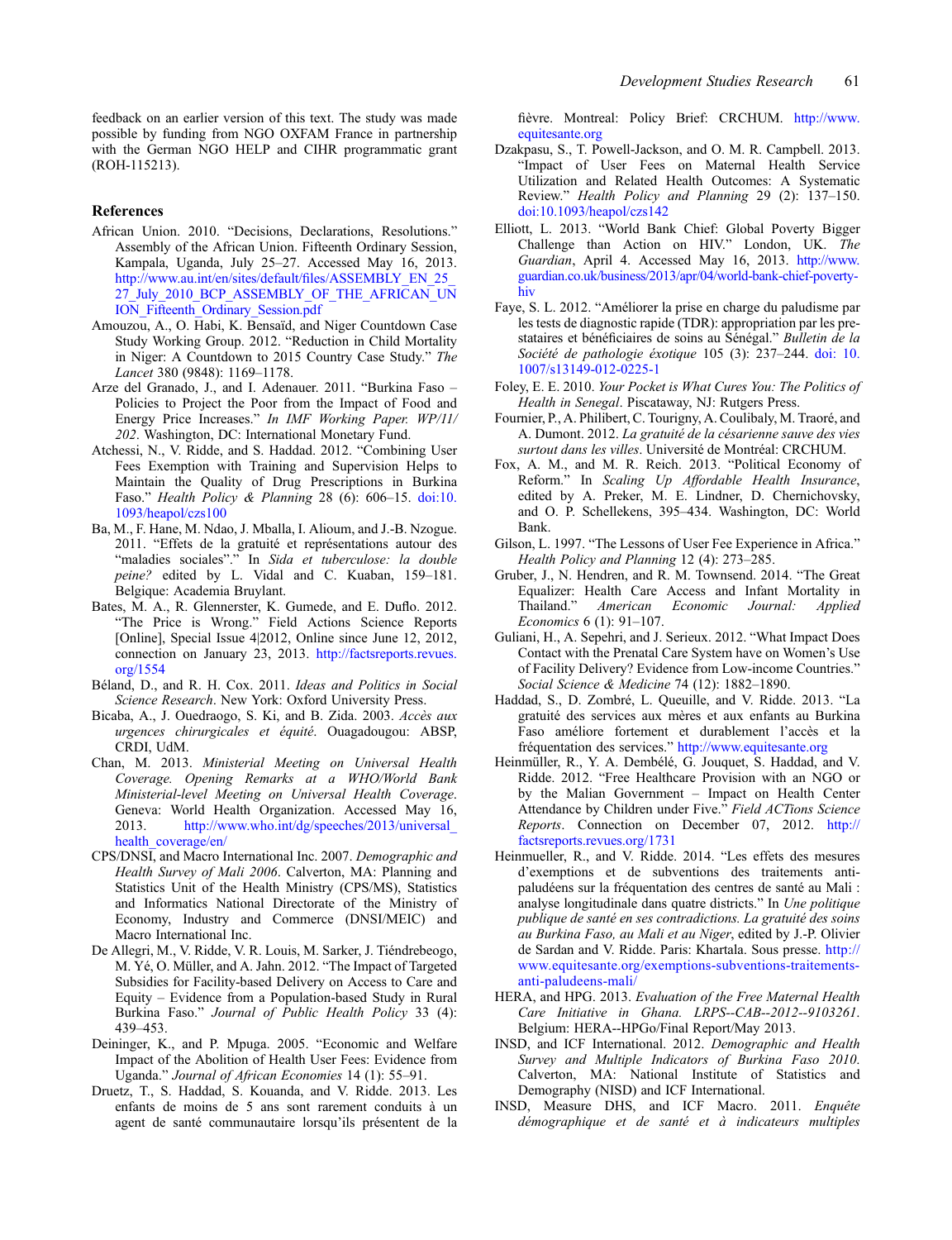<span id="page-8-0"></span>(EDSBF-MICS IV), Rapport préliminaire, Burkina Faso, 2010. Ouagadougou: INSD.

- Jamison, D. T., L. H. Summers, G. Alleyne, K. J. Arrow, S. Berkley, A. Binagwaho, F. Bustreo et al. 2013. "Global Health 2035: A World Converging Within a Generation." Lancet 382 (9908): 1898–1955. [doi:10.1016/S0140-6736\(13\)62105-4](http://dx.doi.org/10.1016/S0140-6736(13)62105-4)
- Johri, M., V. Ridde, R. Heinmueller, and S. Haddad. Forthcoming. "User-fee Elimination Reduces Maternal and Child Mortality: 1 Year ex Post Impact Evaluation and Modelling Study in Burkina Faso." Bulletin of World Health Organization.
- Kafando, Y., and V. Ridde. 2010. "Les ressources financières des comités de gestion du Burkina Faso peuvent améliorer l'équité d'accès au système de santé." Cahiers Santé 20 (3): 153–161.
- Kafando, Y., and V. Ridde. Forthcoming. "Les effets des politiques d'exemption sur les finances communautaires au Mali et au Niger." In Une politique publique de santé en ses contradictions. La gratuité des soins au Burkina Faso, au Mali et au Niger, edited by J.-P. Olivier de Sardan and V. Ridde. Paris: Khartala. Sous presse.
- Lagarde, M., and N. Palmer. 2011. "The Impact of User Fees on Access to Health Services in Low- and Middle-income Countries." Cochrane Database of Systematic Reviews. 4. Art. No.: CD009094. [doi:10.1002/14651858.CD009094](http://dx.doi.org/10.1002/14651858.CD009094)
- Laniece, I., M. Ciss, A. Desclaux, K. Diop, F. Mbodj, B. Ndiaye, O. Sylla, E. Delaporte, and I. Ndoye. 2003. "Adherence to HAART and its Principal Determinants in a Cohort of Senegalese Adults." AIDS 17 (Suppl 3): S103–S108.
- Lu, C., B. Chin, J. L. Lewandowski, P. Basinga, L. R. Hirschhorn, K. Hill, M. Murray, and A. Binagwaho. 2012. "Towards Universal Health Coverage: An Evaluation of Rwanda Mutuelles in Its First Eight Years." PLoS ONE 7 (6): 16. e39282. [doi:10.1371/journal.pone.0039282](http://dx.doi.org/10.1371/journal.pone.0039282)
- Ly, A., V. Ridde, S. Kouanda, and L. Queuille. 2013. "La charge de travail des agents de santé dans un contexte de gratuité des soins au Burkina Faso et au Niger." Bulletin de la Societe de pathologie exotique 106 (4): 264–271.
- Marchall, P., and S. Flessa. 2011. "Efficiency of Primary Care in Rural Burkina Faso. A Two-stage DEA Analysis." Health Economics Review 1 (5). [http://www.healtheconomicsre](http://www.healtheconomicsreview.com/content/1/1/5) [view.com/content/1/1/5](http://www.healtheconomicsreview.com/content/1/1/5)
- Meessen, B., D. Hercot, M. Noirhomme, V. Ridde, A. Tibouti, C. K. Tashobya, and L. Gilson. 2011. "Removing User Fees in the Health Sector: A Review of Policy Processes in Six Sub-Saharan African Countries." Health Policy and Planning 26 (Suppl 2): i16–ii29.
- Mills, Anne, John E. Ataguba, James Akazili, Jo Borghi, Bertha Garshong, Suzan Makawia, Gemini Mtei et al. 2012. "Equity in Financing and Use of Health Care in Ghana, South Africa, and Tanzania: Implications for Paths to Universal Coverage." Lancet 380 (9837): 126–133.
- ministère de l'Action sociale et de la solidarité nationale. 2012. Politique nationale de protection sociale. Plan d'actions 2012–2014. Ouagadougou.
- ministère de la santé. 2012. Annuaire statistique 2011. Burkina Faso: ministère de la santé. DGISS.
- Nabyonga, J., M. Desmet, H. Karamagi, P. y. Kadama, F. G. Omaswa, and O. Walker. 2005. "Abolition of Cost Sharing is Pro Poor: Evidence from Uganda." Health Policy and Planning 20 (2): 101–108.
- Nabyonga Orem, Juliet, Frederick Mugisha, Christine Kirunga, Jean Macq, and Bart Criel. 2011. "Abolition of User Fees: The Uganda Paradox." Health Policy and Planning 26 (Suppl 2): i41–ii51.
- Nolan, B., and V. Turbat. 1995. "Cost Recovery in Public Health Services in Sub-Saharian Africa." In EDI Technical Materials. Washington, DC: World Bank.
- OECD. 2011. "Aid Statistics." Detailed final 2011 aid figures released by OECD/DAC. [http://www.oecd.org/dac/stats/](http://www.oecd.org/dac/stats/final2011oda.htm) fi[nal2011oda.htm](http://www.oecd.org/dac/stats/final2011oda.htm)
- Olivier de Sardan, J.-P., and V. Ridde. 2012. "Les contradictions des politiques publiques. Un bilan des mesures d'exemption de paiement des soins au Burkina Faso, au Mali et au Niger." Afrique contemporaine 243 (3): 13–32.
- Ousseini, A. 2014. Les politiques publiques de financement de l'accès aux soins. La fabrication et la mise en oeuvre d'une exemption de paiement dans un système de recouvrement des coûts au Niger. Marseille: Ecole des hautes études en sciences sociales (EHESS).
- Philibert, A., V. Ridde, A. Bado, and P. Fournier. 2014. "No Effect of User Fee Exemption on Perceived Quality of Delivery Care in Burkina Faso: A Case-control Study." BMC Health Service Research 14 (1): 120. [doi:10.1186/1472-6963-14-120](http://dx.doi.org/10.1186/1472-6963-14-120)
- Quick, J., J. Jay, and A. Langer. 2014. "Improving Women's Health through Universal Health Coverage." PLoS Med 11 (1): 5.e1001580.
- Ridde, V., I. Agier, A. Jahn, O. Mueller, J. Tiendrebéogo, M. Yé, and M. De Allegri. 2014. "The Impact of User Fee Removal Policies on Household Out-of-pocket Spending. Evidence Against the Inverse Equity Hypothesis from a Populationbased Study in Burkina Faso." The European Journal of Health Economics. [doi:10.1007/s10198-013-0553-5](http://dx.doi.org/10.1007/s10198-013-0553-5)
- Ridde, V., S. Haddad, and R. Heinmueller. 2013. "Improving Equity by Removing Healthcare Fees for Children in Burkina Faso." Journal of Epidemiology and Community Health 67 (9): 751–757.
- Ridde, V., S. Kouanda, A. Bado, N. Bado, and S. Haddad. 2012. "Reducing the Medical Cost of Deliveries in Burkina Faso Is Good for Everyone, Including the Poor." PLoS ONE 7 (3): e33082. [doi:10.1371/journal.pone.0033082](http://dx.doi.org/10.1371/journal.pone.0033082)
- Ridde, V., and J.-P. Olivier de Sardan. 2013. Abolishing User Fees for Patients in West Africa: Lessons for Public Policy, edited by D. Zerah and A. Savoir, 123. Paris: AFD. <http://recherche.afd.fr>
- Ridde, V., L. Queuille, N. Atchessi, O. Samb, R. Heinmüller, and S. Haddad. 2012. "A User Fees Abolition Experimentation Evaluation for Vulnerable Groups in Burkina Faso." Field Actions Science Reports [Online], No. Special Issue 8|2012, Online since November 06, 2012, connection on November 09, 2012. <http://factsreports.revues.org/1758>
- Ridde, V., L. Queuille, Y. Kafando, and E. Robert. 2012. "Transversal Analysis of Public Policies on User Fees Exemptions in Six West African Countries." BMC Health Services Research 12: 409. [doi:10.1186/1472-6963-12-409](http://dx.doi.org/10.1186/1472-6963-12-409)
- Ridde, V., F. Richard, A. Bicaba, L. Queuille, and G. Conombo. 2011. "The National Subsidy for Deliveries and Emergency Obstetric Care in Burkina Faso." Health Policy and Planning Supplement 2 (26): i30–ii40. [doi:10.1093/heapol/czr060](http://dx.doi.org/10.1093/heapol/czr060)
- Ridde, V., E. Robert, and B. Meessen. 2012. "A Literature Review of the Disruptive Effects of User Fee Exemption Policies on Health Systems." BMC Public Health 12: 289. [doi:10.1186/](http://dx.doi.org/10.1186/1471-2458-12-289) [1471-2458-12-289](http://dx.doi.org/10.1186/1471-2458-12-289)
- Sachs, J. 2012. "Achieving Universal Health Coverage in Lowincome Settings." The Lancet 380 (9845): 944–947.
- Schoumaker, B. 2004. "Pauvreté et fécondité en Afrique sub-saharienne : une analyse comparative des enquêtes démographiques et de santé." African Population Studies Supplement A 19: 13–45. <http://www.bioline.org.br/abstract?id=ep04020>
- Seddoh, A., and S. A. Akor. 2012. "Policy Initiation and Political Levers in Health Policy: Lessons from Ghana's Health